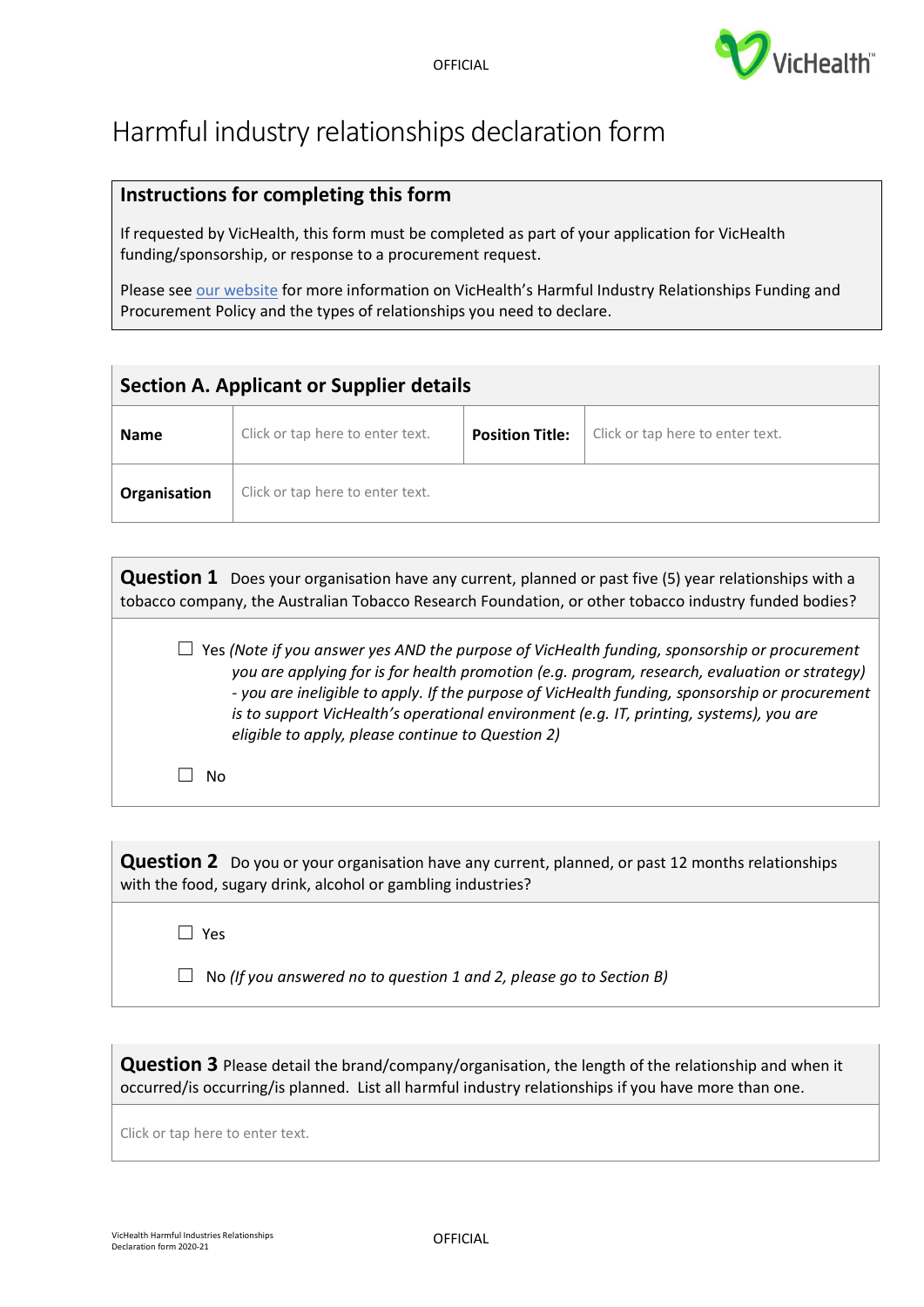| <b>Question 4a</b> What was/is/will be the nature of the relationship, with the food, sugary drink, alcohol,<br>tobacco or gambling industry? Please tick all that apply.                                                                                                                                                                                                                                                                                                                                                                                                                                                                                                                            |  |  |  |  |
|------------------------------------------------------------------------------------------------------------------------------------------------------------------------------------------------------------------------------------------------------------------------------------------------------------------------------------------------------------------------------------------------------------------------------------------------------------------------------------------------------------------------------------------------------------------------------------------------------------------------------------------------------------------------------------------------------|--|--|--|--|
| Board membership or other governance membership<br>The harmful brand/company is activated/promoted. Please detail how the harmful brand is<br>activated/promoted through your organisation's activities (e.g. naming rights, branding on<br>materials, signage, text or verbal acknowledgement, distribution of product vouchers, etc):<br>Click or tap here to enter text.<br>Access to membership lists and data<br>Market or other research/evaluation<br>Campaign/project development or delivery<br>Consultancy services<br>Receipt of donations or in-kind benefits. Please provide detail: Click or tap here to enter text.<br>Other. Please provide detail: Click or tap here to enter text. |  |  |  |  |
| <b>Question 4b</b> Please provide any additional information to assist VicHealth to make an assessment                                                                                                                                                                                                                                                                                                                                                                                                                                                                                                                                                                                               |  |  |  |  |
| Click or tap here to enter text.                                                                                                                                                                                                                                                                                                                                                                                                                                                                                                                                                                                                                                                                     |  |  |  |  |

**Question 5** Please detail how the harmful industry relationship will be risk-managed to ensure that VicHealth's statutory role to improve the health and wellbeing of Victorians isn't undermined. This could include, for example, separating project teams or not activating harmful industry brands alongside VicHealth's brand. You are still required to respond to this question even if the harmful industry relationship is not current (i.e. past or future).

*(Note VicHealth has the right to negotiate your proposed management plan)*

Click or tap here to enter text.

## **Section B. Formal Declaration**

I declare that to best of my knowledge, the information in this form is true and correct.

| <b>Name</b>     | Click or tap here to enter text. | Signature |                                  |
|-----------------|----------------------------------|-----------|----------------------------------|
| <b>Position</b> | Click or tap here to enter text. | Date      | Click or tap here to enter text. |

## **Section C. VicHealth harmful industry relationship assessment (office use only)**

**Contextual information for assessment (e.g. project/program overview, comment on brand profile, products, target population, project reach)** 

*(to be completed by Grant or Procurement Lead if a relationship has been declared)*

**Assessment against guiding principles**